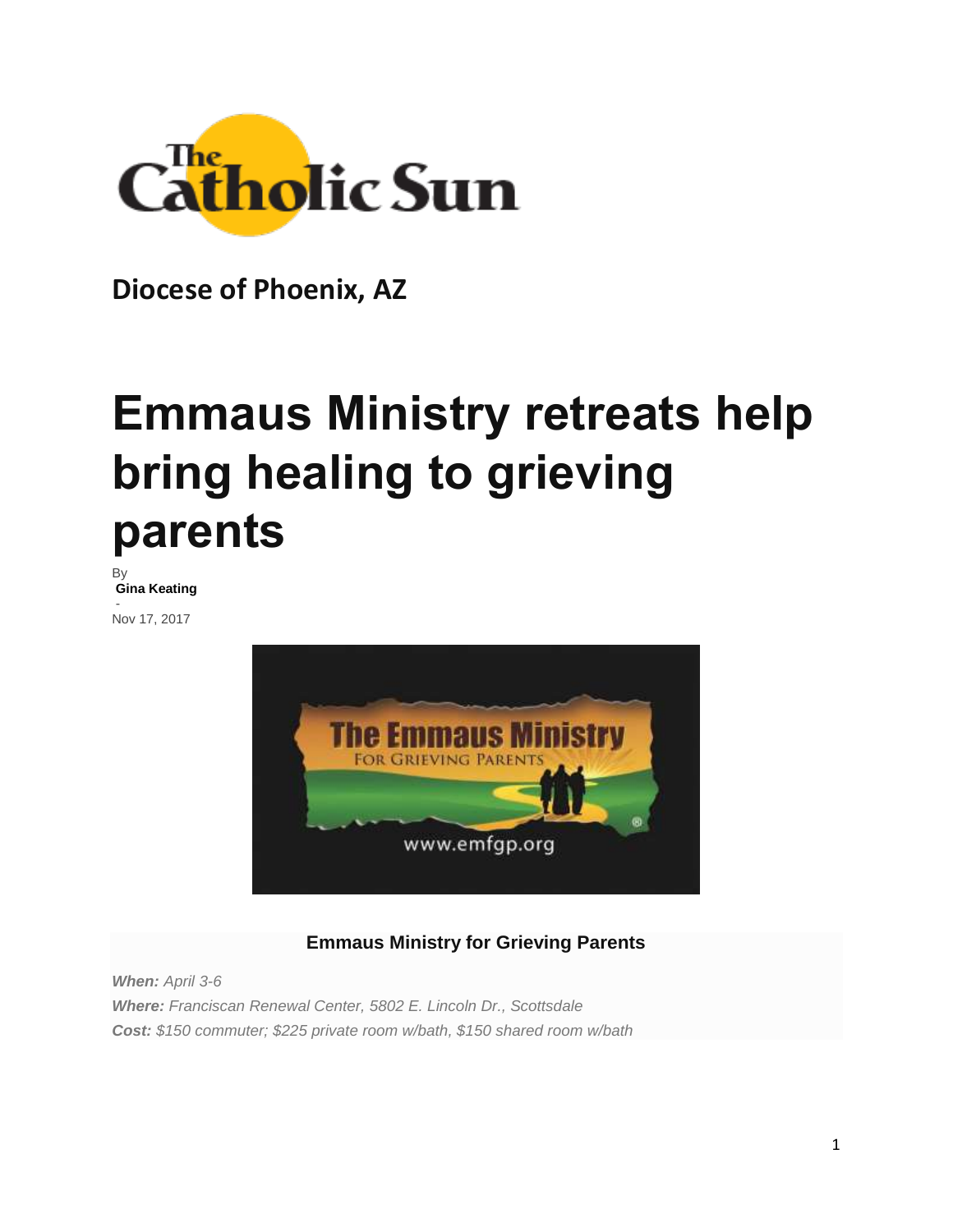After losing her son to suicide, Marianne Gouvela's immense grief led her on a quest to reconnect with God, and now she wants to help others. Gouvela, who found peace, comfort and support through her experience with Boston-based Emmaus Ministry, is bringing it to the Diocese of Phoenix.

The ministry doesn't provide therapy or function as a support group, although that naturally happens.

"It's very different," said founding member Diane Monaghan. "We focus on the grieving parents' spiritual journey."

And the promise of eternal life.

When Gouvela's son, Eric, took his life in 2016 at the age of 27 after a struggle with addiction, she wanted something more than a counselor or group.

"There are not many spiritual outlets for people who lost a child," she said. "So many people experience a crisis of faith, and it's not common to go in and talk about it in public groups."

The international Emmaus Ministry is a spiritual program designed specifically for grieving parents whose child of any age has died by any cause, no matter how long ago.

The program name is in reference to a passage from the Gospel of Luke that recounts the story of two of Jesus' disciples, who had left Jerusalem on the day of the Lord's Resurrection, to return to their home village of Emmaus when they encountered a "stranger."

"This ministry is based in Catholic tradition and gives people the opportunity to find their footing again in their relationship with God," Gouvela said. "I lost my